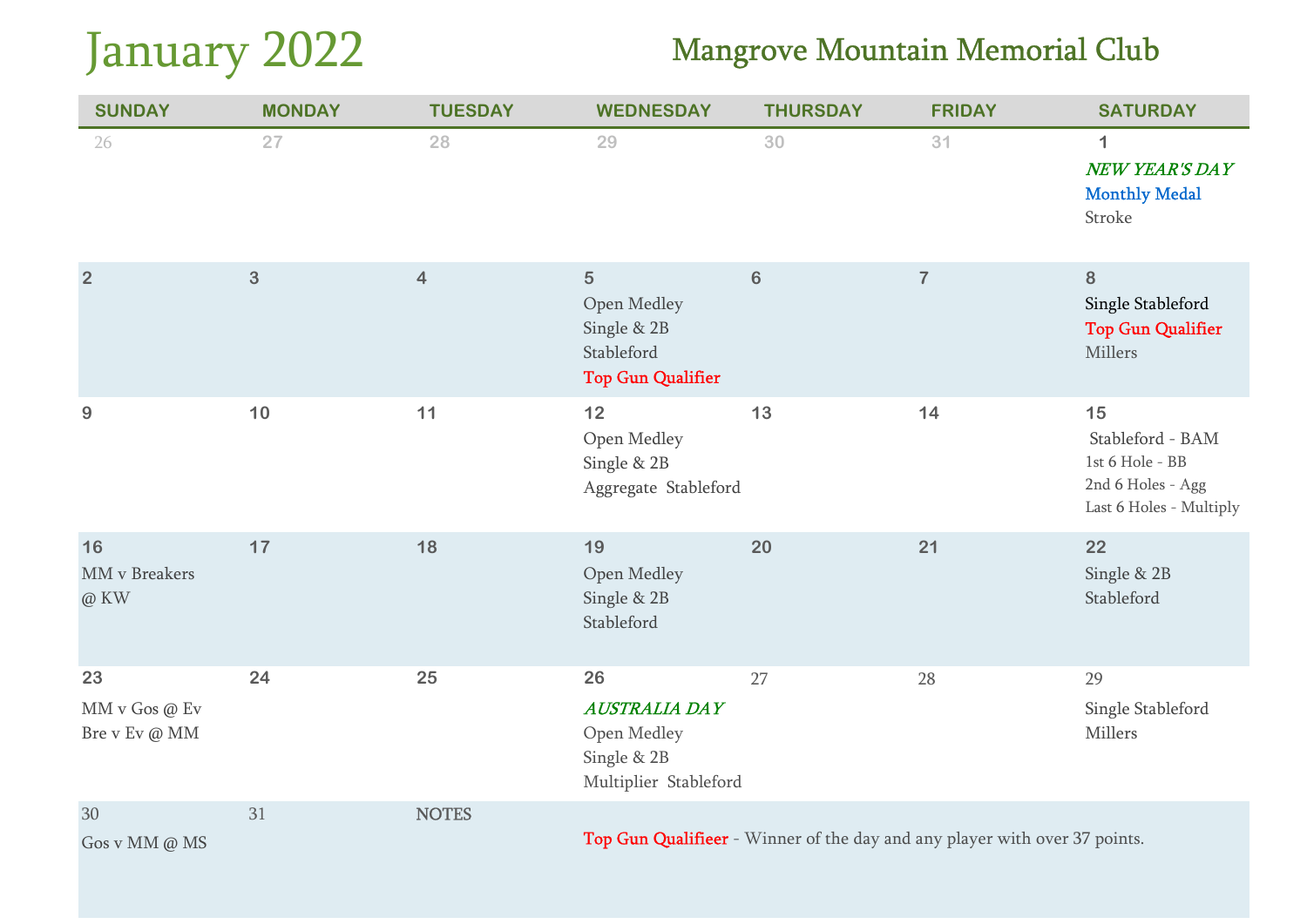# February 2022

| <b>SUNDAY</b>                                     | <b>MONDAY</b>  | <b>TUESDAY</b>   | <b>WEDNESDAY</b>                                                                       | <b>THURSDAY</b> | <b>FRIDAY</b>           | <b>SATURDAY</b>                                                  |
|---------------------------------------------------|----------------|------------------|----------------------------------------------------------------------------------------|-----------------|-------------------------|------------------------------------------------------------------|
| 30                                                | 31             | $\mathbf{1}$     | $\overline{2}$<br>Open Medley<br>Single & 2B<br>Stableford<br><b>Top Gun Qualifier</b> | 3               | $\overline{\mathbf{4}}$ | 5<br><b>Monthly Medal</b><br>Stroke                              |
| $\boldsymbol{6}$<br>MM v Wy @ MS<br>SB v Tou @ MM | $\overline{7}$ | 8                | $9\,$<br>Open Medley<br>Single & 2B<br>Aggregate Stableford                            | 10              | 11                      | $12$<br>Single Stableford<br><b>Top Gun Qualifier</b><br>Millers |
| 13<br>MS v SB @ Breakers                          | 14             | 15               | 16<br>Open Medley<br>Single & 2B<br>Stableford                                         | 17              | 18                      | 19<br>2B & Single Par                                            |
| 20<br>Ev v MM @ Gos                               | 21             | 22               | 23<br>Open Medley<br>Single & 2B<br>Multiplier Stableford                              | 24              | 25                      | 26<br>6 x 6 x 6 Stableford<br>(4 player team)<br>& Single        |
| 27<br>$\hbox{KW}\vee\hbox{MM}\otimes\hbox{Ev}$    | 28             | $\left  \right $ | $\overline{2}$                                                                         | $\sqrt{3}$      | $\overline{4}$          | 5                                                                |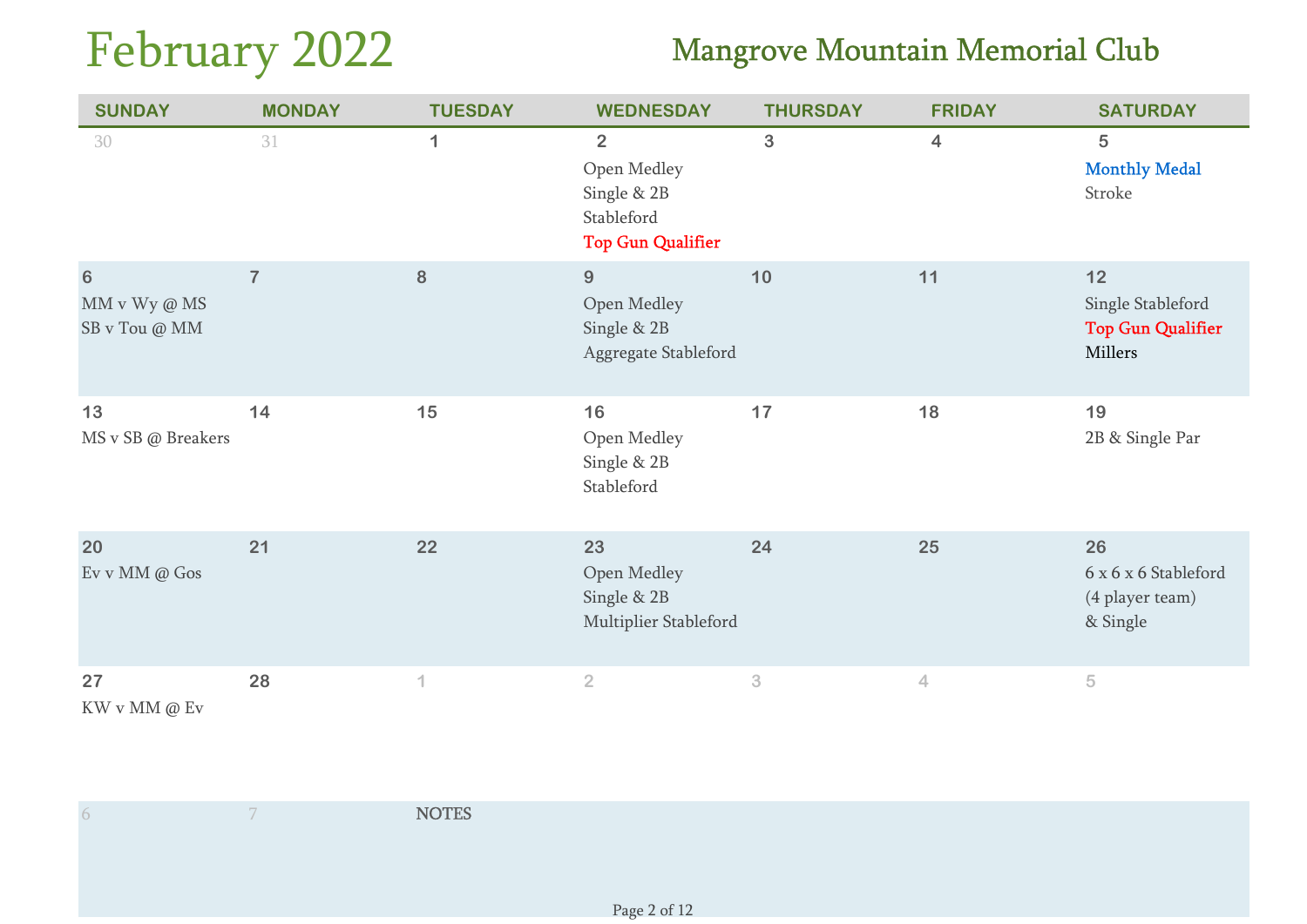# March 2022

| <b>SUNDAY</b>                      | <b>MONDAY</b>                                          | <b>TUESDAY</b> | <b>WEDNESDAY</b>                                                                       | <b>THURSDAY</b> | <b>FRIDAY</b>           | <b>SATURDAY</b>                                                                      |
|------------------------------------|--------------------------------------------------------|----------------|----------------------------------------------------------------------------------------|-----------------|-------------------------|--------------------------------------------------------------------------------------|
| 27                                 | 28                                                     | $\mathbf{1}$   | $\overline{2}$<br>Open Medley<br>Single & 2B<br>Stableford<br><b>Top Gun Qualifier</b> | 3               | $\overline{\mathbf{4}}$ | 5<br><b>Monthly Medal</b><br>Stroke                                                  |
| $\bf 6$<br>MM Bye<br>Gos v KW @ MM | $\overline{7}$                                         | 8              | 9<br>Open Medley<br>Single & 2B<br>Aggregate Stableford                                | 10              | 11                      | $12$<br>2 Person Irish &<br>Single Stableford<br><b>Top Gun Qualifier</b><br>Millers |
| 13<br>MM v Tou @ MS                | 14                                                     | 15             | 16<br>Open Medley<br>Single & 2B<br>Stableford                                         | 17              | 18                      | 19<br>Johnnie Miller<br><b>Classic</b><br>Single<br>Stableford                       |
| 20                                 | 21                                                     | 22             | 23<br>Open Medley<br>Single & 2B<br>Multiplier Stableford                              | 24              | 25                      | 26<br>2B Agg & Single<br>Stableford                                                  |
| 27                                 | 28<br><b>Coring Greens</b><br><b>Volunteers needed</b> | 29             | 30<br>Open Medley<br>Single & 2B<br>Stableford<br><b>Mystery Partners</b>              | 31              | $\mathbf{1}$            | $\overline{2}$                                                                       |
| $\overline{3}$                     | $\overline{4}$                                         | <b>NOTES</b>   |                                                                                        |                 |                         |                                                                                      |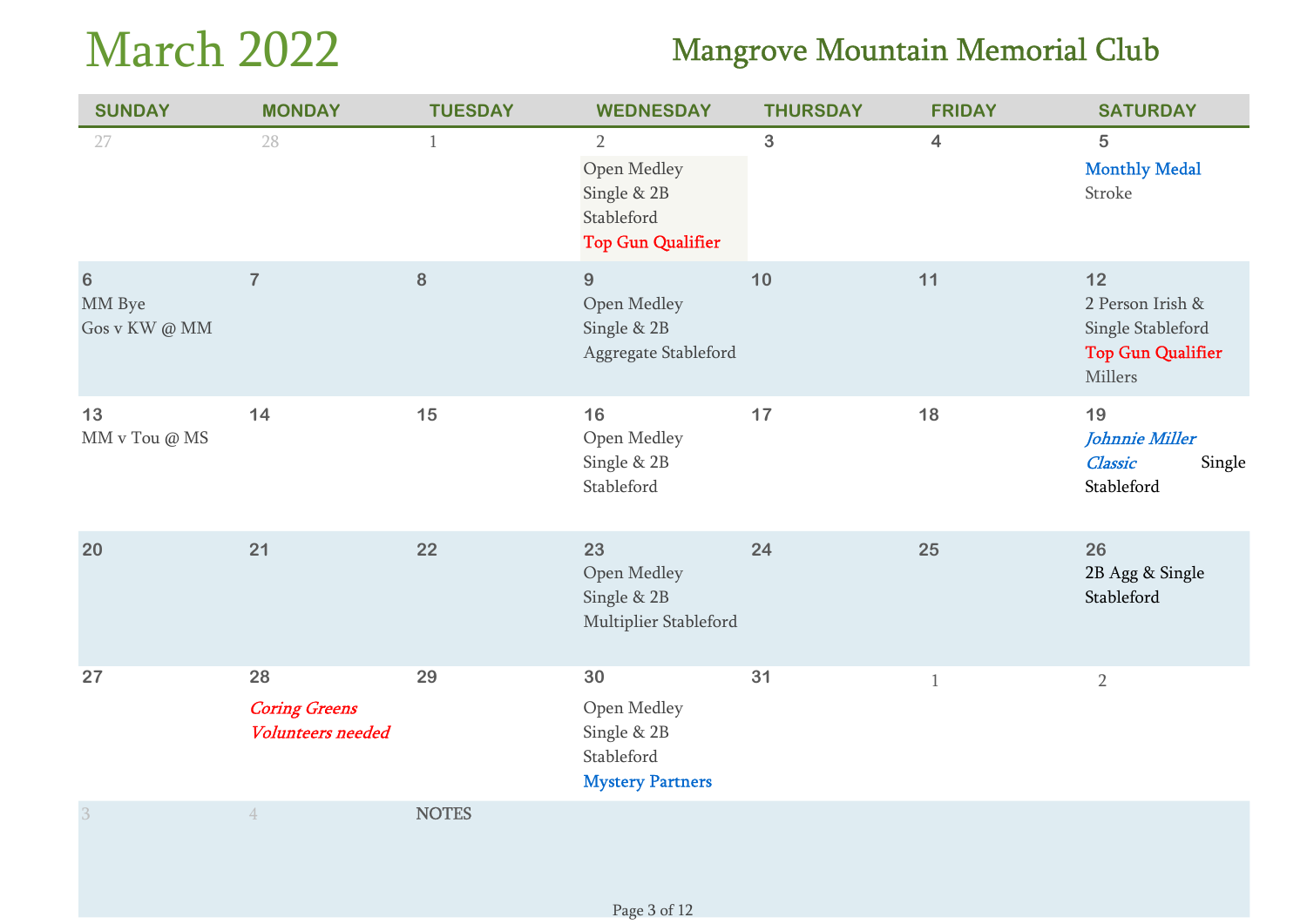# April 2022

| <b>SUNDAY</b>              | <b>MONDAY</b>                     | <b>TUESDAY</b> | <b>WEDNESDAY</b>                                                                | <b>THURSDAY</b> | <b>FRIDAY</b>            | <b>SATURDAY</b>                                               |
|----------------------------|-----------------------------------|----------------|---------------------------------------------------------------------------------|-----------------|--------------------------|---------------------------------------------------------------|
| 27                         | 28                                | 29             | 30                                                                              | 31              | $\mathbf{1}$             | $\overline{2}$<br><b>Monthly Medal</b><br>Stroke              |
| 3                          | $\overline{4}$                    | 5              | $\bf 6$<br>Open Medley<br>Single & 2B<br>Stableford<br><b>Top Gun Qualifier</b> | $\overline{7}$  | 8                        | 9<br>Single Stableford<br><b>Top Gun Qualifier</b><br>Millers |
| 10                         | 11                                | $12$           | 13<br>Open Medley<br>Single & 2B<br>Aggregate Stableford                        | 14              | 15<br><b>GOOD FRIDAY</b> | 16<br><b>EASTER SATURDAY</b><br>2B & Single<br>Stableford     |
| 17<br><b>EASTER SUNDAY</b> | 18<br><b>EASTER MONDAY</b>        | 19             | 20<br>Open Medley<br>Single & 2B<br>Stableford                                  | 21              | 22                       | 23<br><b>ANZAC SHIELD</b><br>Single Stableford                |
| 24                         | 25<br><b>ANZAC DAY</b><br>Millers | 26             | 27<br>Open Medley<br>Single & 2B Multiplier<br>Stableford                       | 28              | 29                       | 30<br>2B & Single<br>Stableford<br><b>Mystery Partners</b>    |
|                            | $\overline{2}$                    | <b>NOTES</b>   |                                                                                 |                 |                          |                                                               |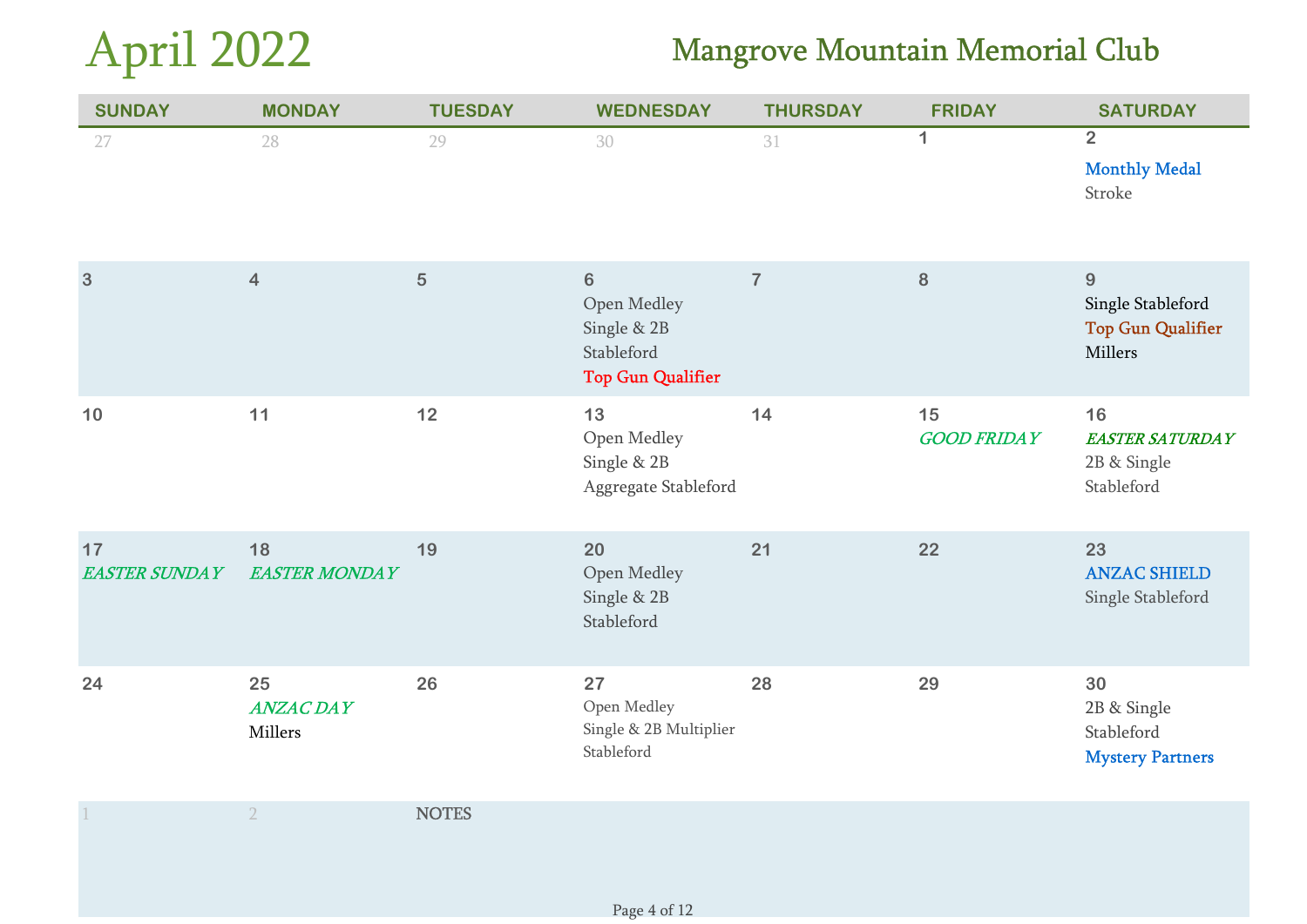# May 2022

| <b>SUNDAY</b>                   | <b>MONDAY</b>  | <b>TUESDAY</b> | <b>WEDNESDAY</b>                                                                                | <b>THURSDAY</b> | <b>FRIDAY</b>  | <b>SATURDAY</b>                                                              |
|---------------------------------|----------------|----------------|-------------------------------------------------------------------------------------------------|-----------------|----------------|------------------------------------------------------------------------------|
| 1                               | $\overline{2}$ | 3              | $\overline{\mathbf{4}}$<br>Open Medley<br>Single & 2B<br>Stableford<br><b>Top Gun Qualifier</b> | 5               | $6\phantom{1}$ | $\overline{7}$<br>Single Stableford<br><b>Top Gun Qualifier</b>              |
| $\bf{8}$<br><b>Mother's Day</b> | 9              | 10             | 11<br>Open Medley<br>Single & 2B<br>Aggregate Stableford                                        | 12              | 13             | 14<br><b>MANGROVE OPEN</b><br>$(V & IV)$ &<br><b>Monthly Medal</b><br>Stroke |
| 15                              | 16             | 17             | 18<br>Open Medley<br>Single & 2B<br>Stableford                                                  | 19              | 20             | 21<br>2B Agg & Single<br>Stableford<br>Millers                               |
| 22                              | 23             | 24             | 25<br>Open Medley<br>Single & 2B<br>Multiplier Stableford                                       | 26              | 27             | 28<br>2B & Single<br>Stableford                                              |
| 29                              | 30             | 31             | $\mathbf{1}$                                                                                    | $\overline{2}$  | $\mathbf{3}$   | $\overline{4}$                                                               |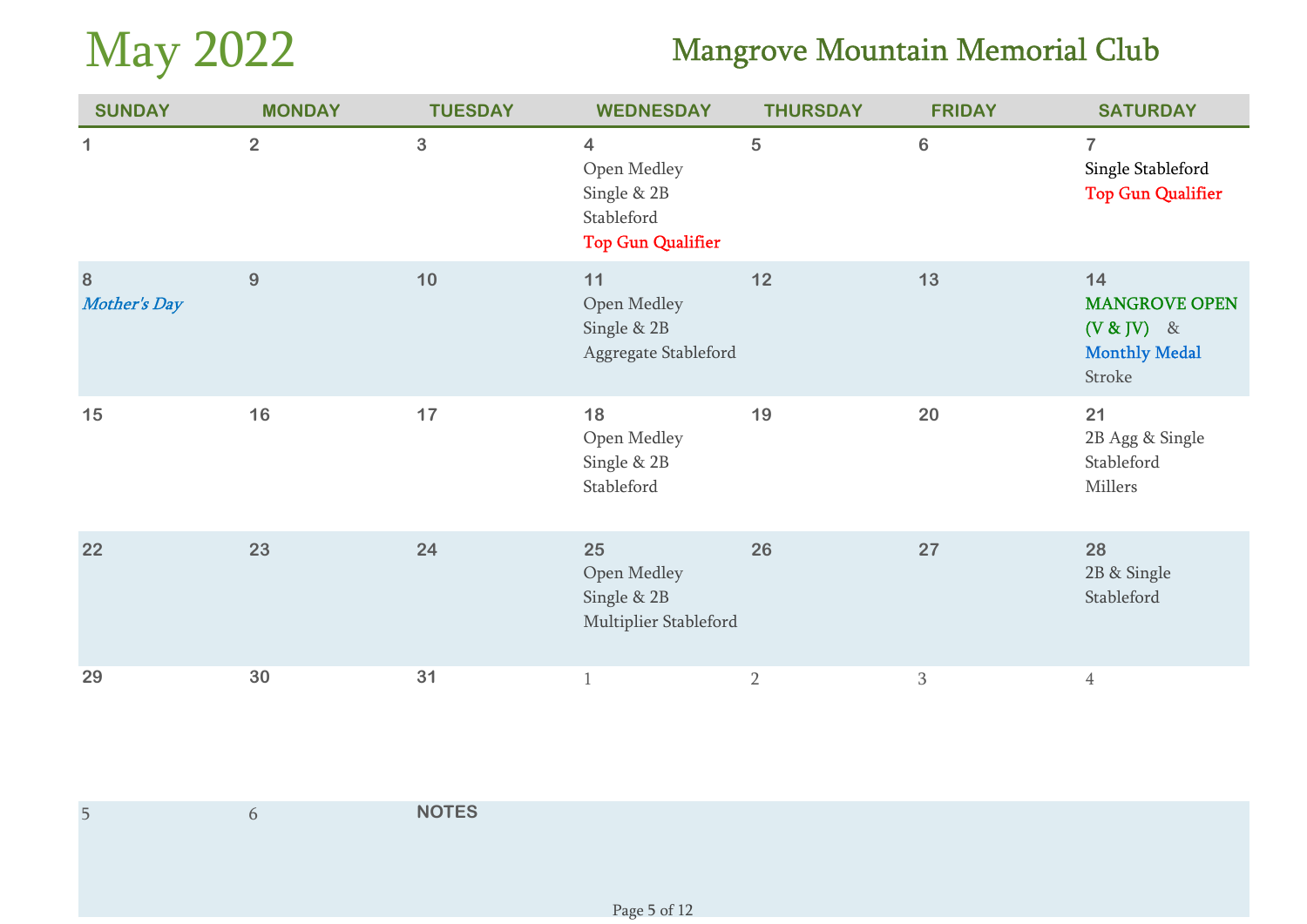# June 2022

| <b>SUNDAY</b>  | <b>MONDAY</b>                           | <b>TUESDAY</b> | <b>WEDNESDAY</b>                                                                    | <b>THURSDAY</b> | <b>FRIDAY</b>  | <b>SATURDAY</b>                                                |
|----------------|-----------------------------------------|----------------|-------------------------------------------------------------------------------------|-----------------|----------------|----------------------------------------------------------------|
| 29             | 30                                      | 31             | $\mathbf 1$<br>Open Medley<br>Single & 2B<br>Stableford<br><b>Top Gun Qualifier</b> | $\overline{2}$  | $\overline{3}$ | $\overline{4}$<br><b>Monthly Medal</b><br>Stroke               |
| 5              | $\bf 6$                                 | $\overline{I}$ | 8<br>Open Medley<br>Single & 2B<br>Aggregate Stableford                             | $9\,$           | $10$           | 11<br>Single Stableford<br><b>Top Gun Qualifier</b><br>Millers |
| $12$           | 13<br><b>QUEEN'S</b><br><b>BIRTHDAY</b> | 14             | 15<br>Open Medley<br>Single & 2B<br>Stableford                                      | 16              | 17             | 18<br>Single Par                                               |
| 19             | 20                                      | 21             | 22<br>Open Medley<br>Single & 2B<br>Multiplier Stableford                           | 23              | 24             | 25<br><b>VW SCRAMBLE</b><br>4 Person Ambrose<br>W              |
| 26             | 27                                      | 28             | 29<br>Open Medley<br>Single & 2B<br>Stableford<br><b>Mystery Partners</b>           | 30              | $\mathbf{1}$   | $\overline{2}$                                                 |
| $\overline{3}$ | $\overline{4}$                          | <b>NOTES</b>   |                                                                                     |                 |                |                                                                |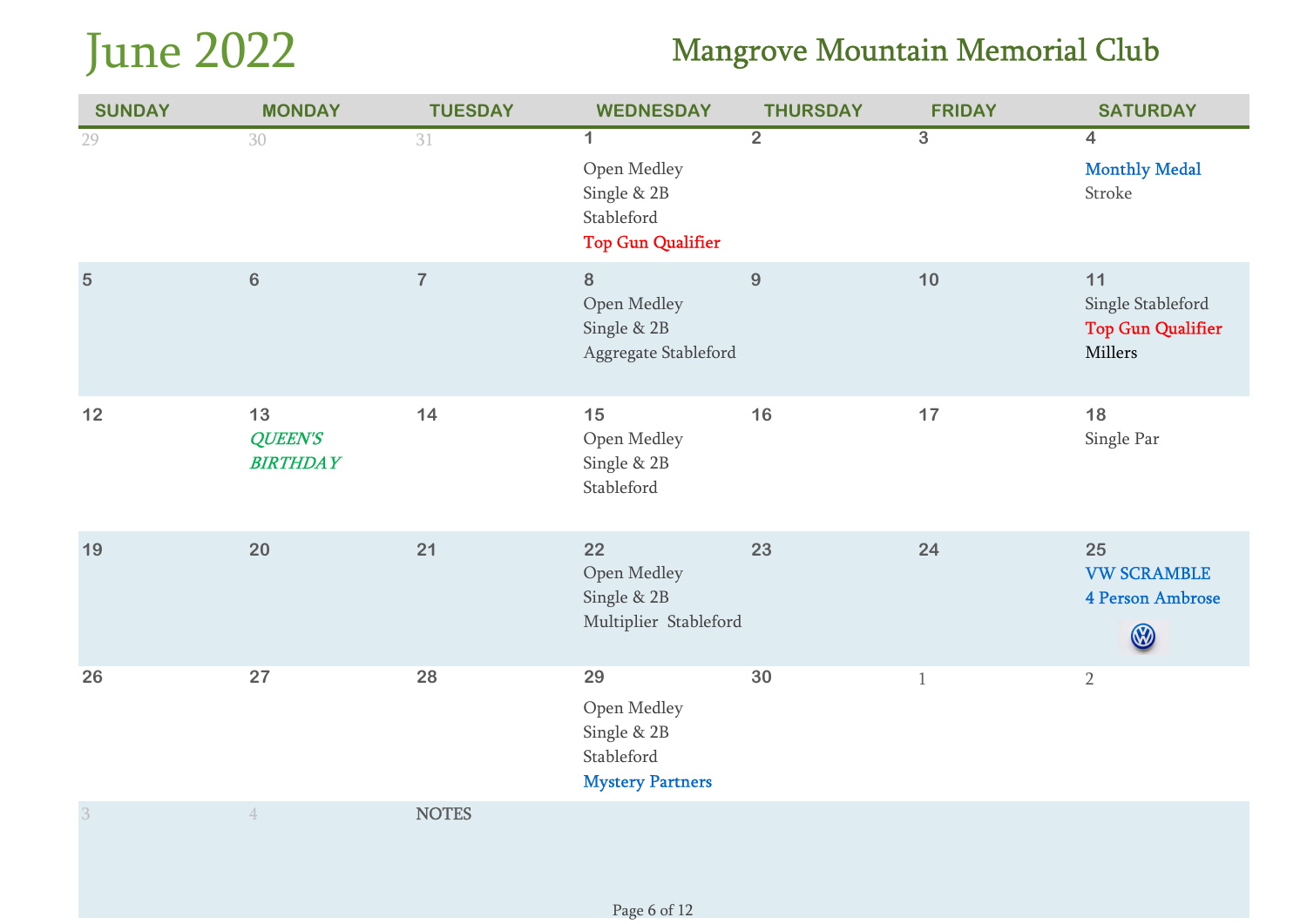

| <b>SUNDAY</b>  | <b>MONDAY</b>           | <b>TUESDAY</b> | <b>WEDNESDAY</b>                                                                | <b>THURSDAY</b> | <b>FRIDAY</b> | <b>SATURDAY</b>                                                              |
|----------------|-------------------------|----------------|---------------------------------------------------------------------------------|-----------------|---------------|------------------------------------------------------------------------------|
| 26             | 27                      | 28             | 29                                                                              | 30              | $\mathbf{1}$  | $\overline{2}$<br><b>Monthly Medal</b><br>Stroke<br>Millers                  |
| $\overline{3}$ | $\overline{\mathbf{4}}$ | 5              | $\bf 6$<br>Open Medley<br>Single & 2B<br>Stableford<br><b>Top Gun Qualifier</b> | $\overline{7}$  | $\bf{8}$      | $\overline{9}$<br>707 Shootout Rnd 1 -<br>2 Person Ambrose                   |
| 10             | 11                      | 12             | 13<br>Open Medley<br>Single & 2B<br>Aggregate Stableford                        | 14              | 15            | 16<br>707 Shootout Rnd 2 -<br>2B & Single S/ford<br><b>Top Gun Qualifier</b> |
| 17             | 18                      | 19             | 20<br>Open Medley<br>Single & 2B<br>Stableford                                  | 21              | 22            | 23<br>707 Shootout Rnd 3 -<br>2B Agg & Single S/ford<br>Millers              |
| 24             | 25                      | 26             | 27<br>Open Medley<br>Single & 2B<br>Multiplier Stableford                       | 28              | 29            | 30<br>Single Stableford                                                      |
| 31             | $\mathbf 1$             | <b>NOTES</b>   |                                                                                 |                 |               |                                                                              |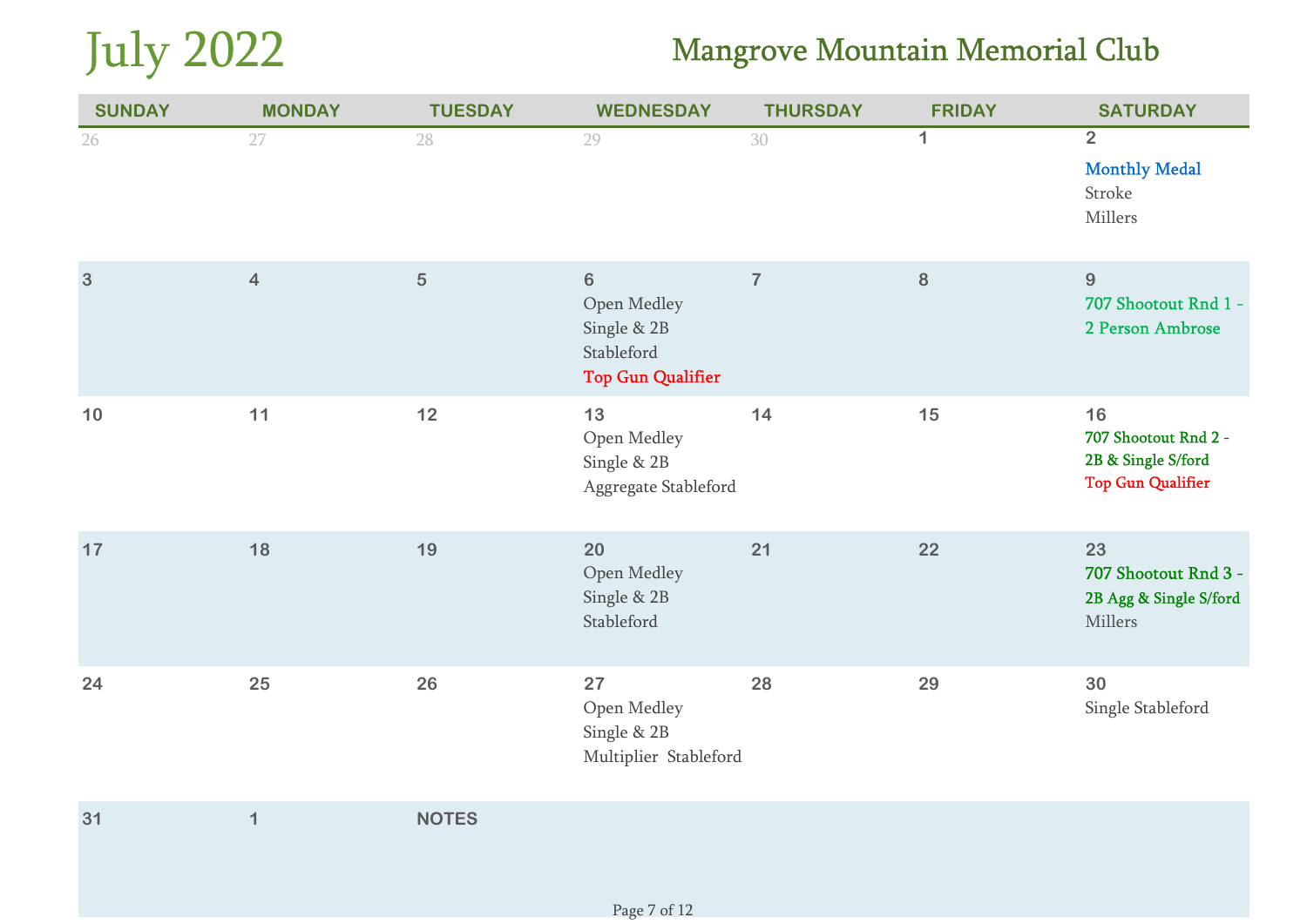# August 2022

| <b>SUNDAY</b>  | <b>MONDAY</b>  | <b>TUESDAY</b> | <b>WEDNESDAY</b>                                                                       | <b>THURSDAY</b> | <b>FRIDAY</b>  | <b>SATURDAY</b>                                     |
|----------------|----------------|----------------|----------------------------------------------------------------------------------------|-----------------|----------------|-----------------------------------------------------|
| 31             | $\overline{1}$ | $\overline{2}$ | $\overline{3}$<br>Open Medley<br>Single & 2B<br>Stableford<br><b>Top Gun Qualifier</b> | $\overline{4}$  | $\overline{5}$ | $\overline{6}$<br><b>Monthly Medal</b><br>Stroke    |
| $\overline{7}$ | $\bf 8$        | $9\,$          | 10<br>Open Medley<br>Single & 2B<br>Aggregate Stableford                               | 11              | $12$           | 13<br>Single Stableford<br><b>Top Gun Qualifier</b> |
| 14             | 15             | 16             | 17<br>Open Medley<br>Single & 2B<br>Stableford                                         | 18              | 19             | 20<br>2Bb & Single Par<br>Millers                   |
| 21             | 22             | 23             | 24<br>Open Medley<br>Single & 2B<br>Multiplier Stableford                              | 25              | 26             | 27<br>2B Agg & Single<br>Stableford                 |
| 28             | 29             | 30             | 31<br>Open Medley<br>Single & 2B<br>Aggregate Stableford<br><b>Mystery Partners</b>    | $\mathbf{1}$    | $\overline{2}$ | $\ensuremath{\mathbf{3}}$                           |
| $\overline{4}$ | 5              | <b>NOTES</b>   |                                                                                        |                 |                |                                                     |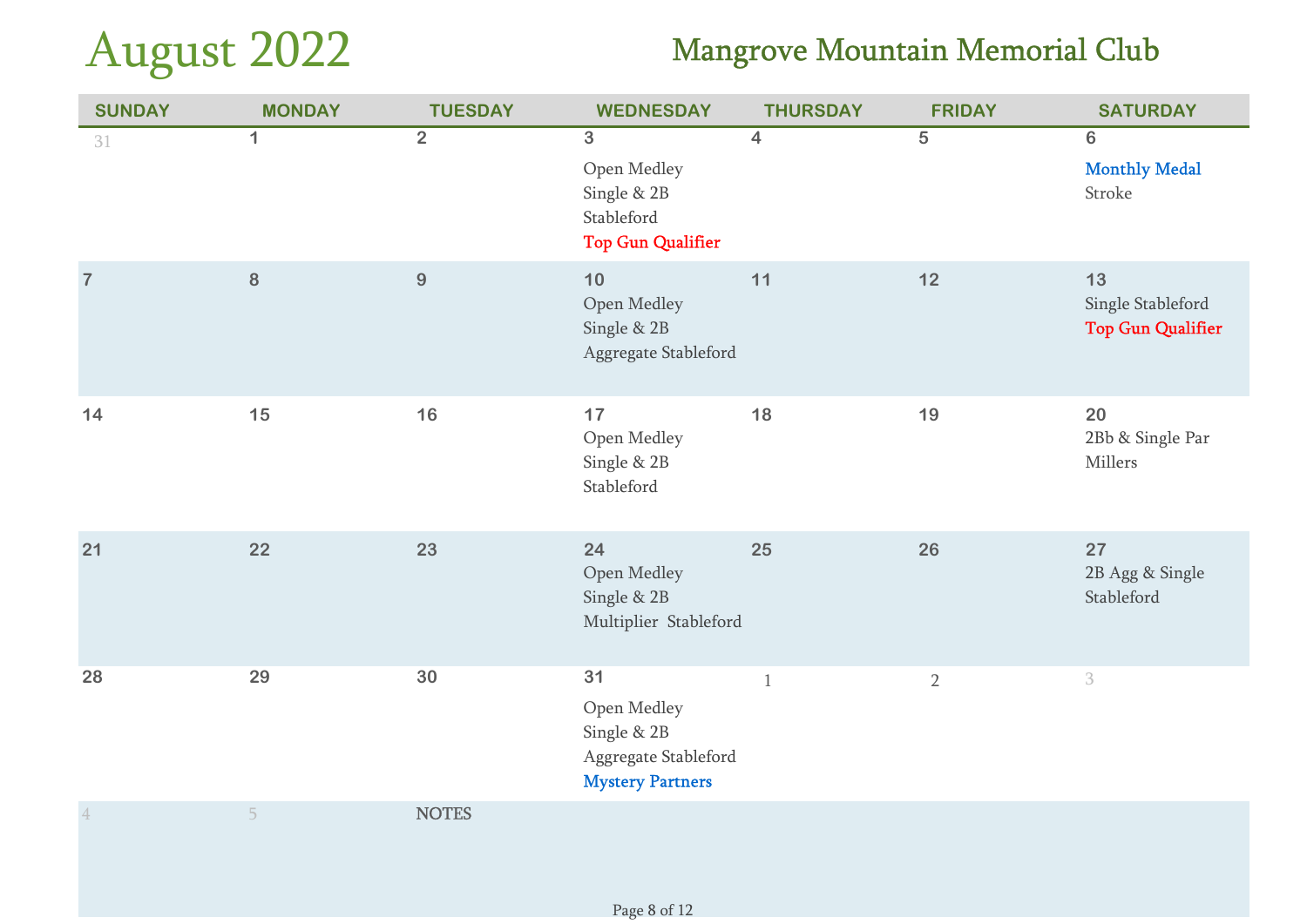# September 2022

| <b>SUNDAY</b>                         | <b>MONDAY</b> | <b>TUESDAY</b> | <b>WEDNESDAY</b>                                                                       | <b>THURSDAY</b> | <b>FRIDAY</b>  | <b>SATURDAY</b>                                                                                       |
|---------------------------------------|---------------|----------------|----------------------------------------------------------------------------------------|-----------------|----------------|-------------------------------------------------------------------------------------------------------|
| 28                                    | 29            | 30             | 31                                                                                     | $\mathbf{1}$    | $\overline{2}$ | $\overline{3}$<br><b>Monthly Medal</b><br>Stroke                                                      |
| $\overline{4}$<br><b>Father's Day</b> | 5             | $6\phantom{a}$ | $\overline{7}$<br>Open Medley<br>Single & 2B<br>Stableford<br><b>Top Gun Qualifier</b> | $\bf 8$         | 9              | $10$<br>S/ford - BAM &<br>Single $1st 6 - BB -$<br>2nd $6 - Agg$<br>Last $6 -$<br>Multiply<br>Millers |
| 11                                    | 12            | 13             | 14<br>Open Medley<br>Single & 2B<br>Aggregate Stableford                               | 15              | 16             | 17<br><b>Foursomes</b><br>Championship<br>$(A,B,\& C \; Grades)$<br>27 Holes                          |
| 18                                    | 19            | 20             | 21<br>Open Medley<br>Single & 2B<br>Stableford                                         | 22              | 23             | 24<br>Single Stableford<br><b>Top Gun Qualifier</b><br>Millers                                        |
| 25                                    | 26            | 27             | 28<br>Open Medley<br>Single & 2B<br>Multiplier Stableford                              | 29              | 30             | $\mathbf{1}$                                                                                          |
| $2\,$                                 | 3             | <b>NOTES</b>   |                                                                                        |                 |                |                                                                                                       |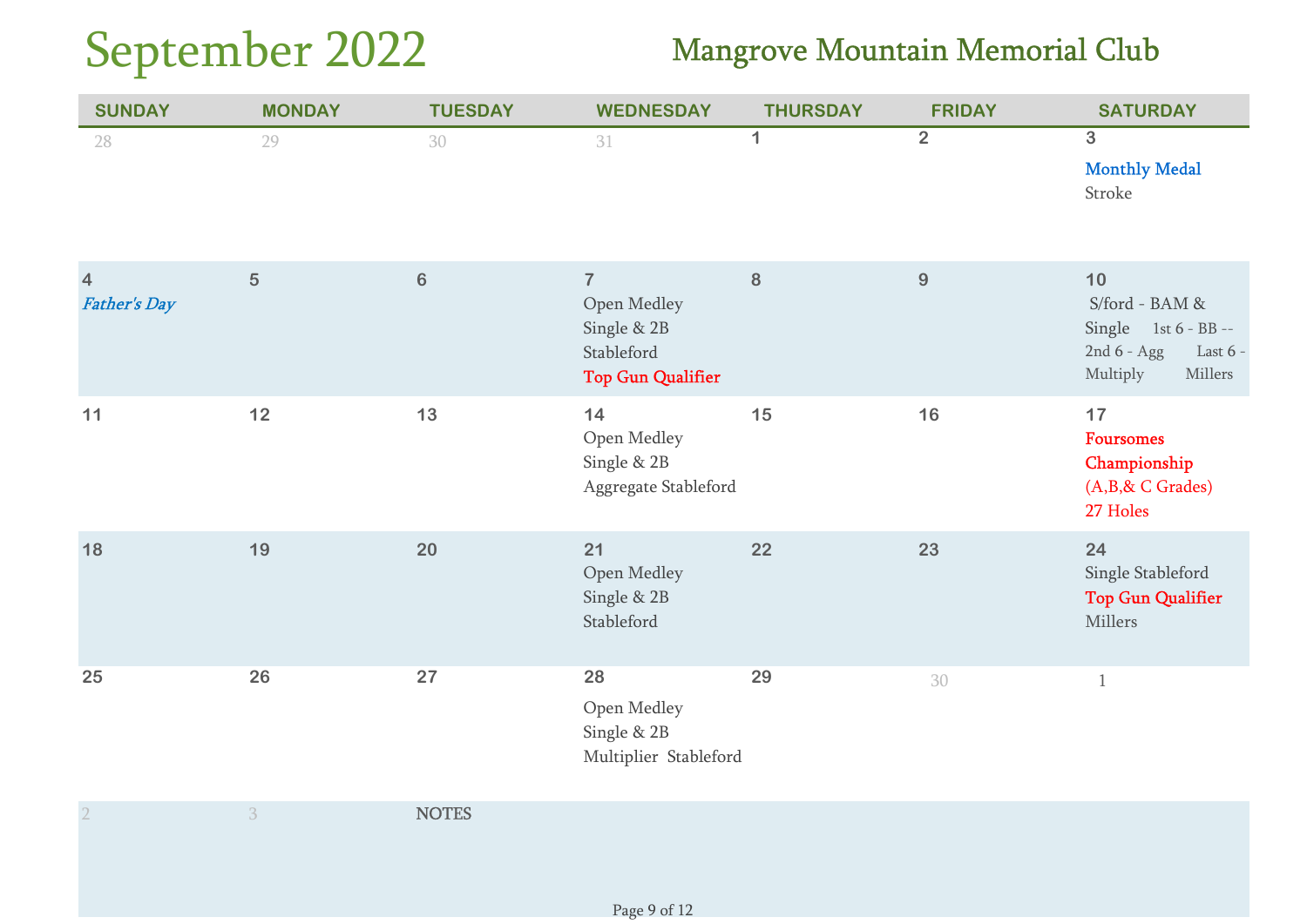# October 2022

### Mangrove Mountain Memorial Club

| <b>SUNDAY</b>  | <b>MONDAY</b>          | <b>TUESDAY</b>                                                                                                                                                                                                                                                                                                                      | <b>WEDNESDAY</b>                                                          | <b>THURSDAY</b> | <b>FRIDAY</b>  | <b>SATURDAY</b>                                                               |
|----------------|------------------------|-------------------------------------------------------------------------------------------------------------------------------------------------------------------------------------------------------------------------------------------------------------------------------------------------------------------------------------|---------------------------------------------------------------------------|-----------------|----------------|-------------------------------------------------------------------------------|
| 25             | 26                     | 27                                                                                                                                                                                                                                                                                                                                  | 28                                                                        | 29              | 30             | $\mathbf 1$<br>Single Stableford<br><b>Top Gun Qualifier</b>                  |
| $\overline{2}$ | 3<br><b>LABOUR DAY</b> | 4                                                                                                                                                                                                                                                                                                                                   | 5<br>Open Medley<br>Single & 2B<br>Stableford<br><b>Top Gun Qualifier</b> | $6\phantom{1}$  | $\overline{7}$ | 8<br><b>Club Champioships</b><br>Round 1<br><b>Gold Medal</b>                 |
| $9$            | 10                     | 11                                                                                                                                                                                                                                                                                                                                  | 12<br>Open Medley<br>Single & 2B<br>Aggregate Stableford                  | 13              | 14             | 15<br><b>Club Champioships</b><br>Round <sub>2</sub><br><b>Monthly Medal</b>  |
| 16             | 17                     | 18                                                                                                                                                                                                                                                                                                                                  | 19<br>Open Medley<br>Single & 2B<br>Stableford                            | 20              | 21             | 22<br><b>Club Champioships</b><br>Round <sub>3</sub>                          |
| 23             | 24                     | 25                                                                                                                                                                                                                                                                                                                                  | 26<br>Open Medley<br>Single & 2B<br>Multiplier Stableford                 | 27              | 28             | 29<br><b>Club Champioships</b><br>Round 4 - FINALS<br><b>Seeded Tee Times</b> |
| 30             | 31                     | <b>NOTES</b><br>In the event of a washed out round of the Club Championships, that round will be cancelled and the<br>championships will be conducted over 3 rounds. - Players in the final round will be seeded and MUST play in<br>their allotted position. Players failing to do so will be ineligible to win the Championships. |                                                                           |                 |                |                                                                               |

Page 10 of 12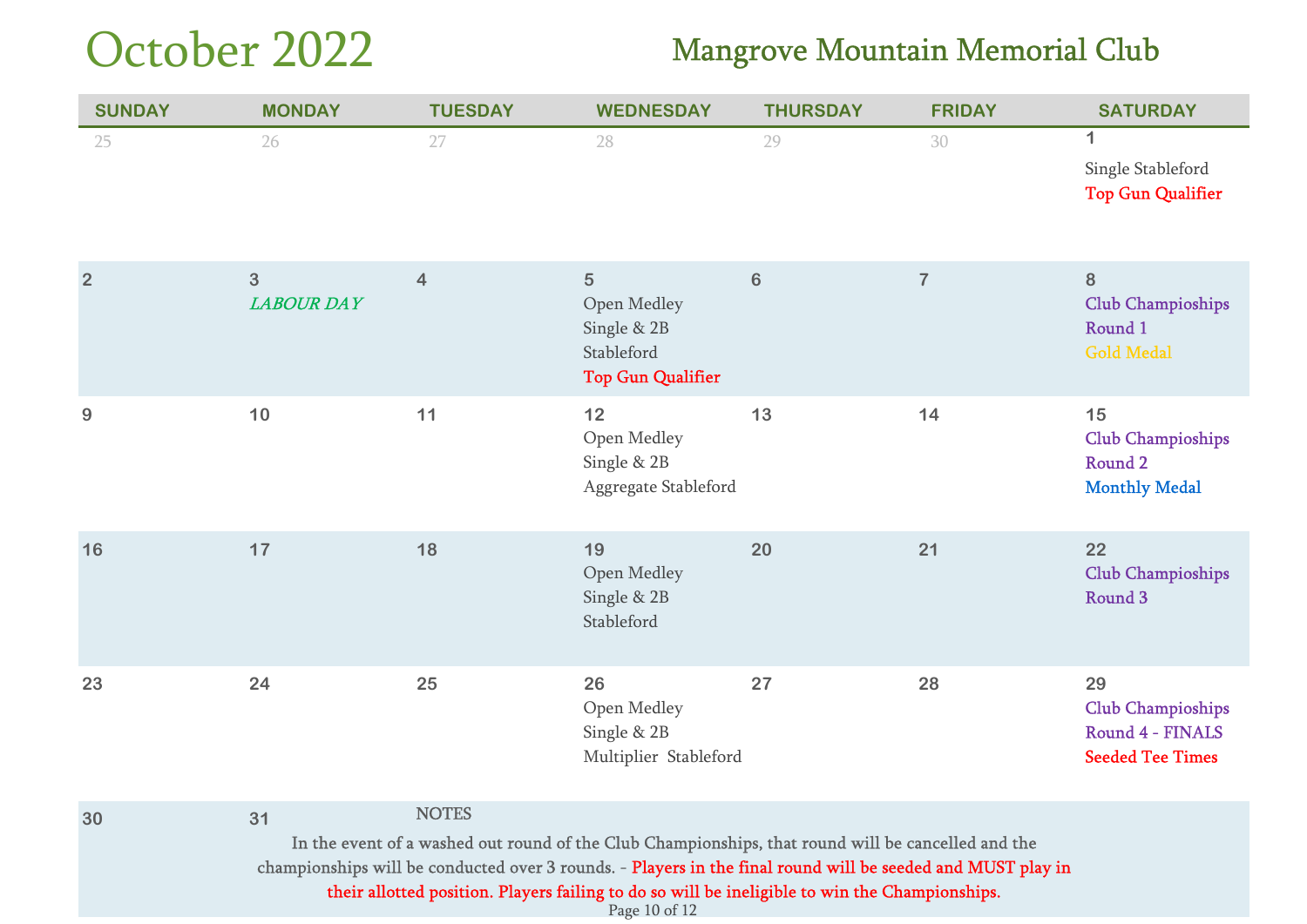# November 2022

| <b>SUNDAY</b>                                                     | <b>MONDAY</b>  | <b>TUESDAY</b> | <b>WEDNESDAY</b>                                                                                 | <b>THURSDAY</b> | <b>FRIDAY</b>  | <b>SATURDAY</b>                                                            |
|-------------------------------------------------------------------|----------------|----------------|--------------------------------------------------------------------------------------------------|-----------------|----------------|----------------------------------------------------------------------------|
| 30                                                                | 31             | $\mathbf 1$    | $\overline{2}$<br>Open Medley<br>Single & 2B<br>Aggregate Stableford<br><b>Top Gun Qualifier</b> | $\overline{3}$  | $\overline{4}$ | $\overline{5}$<br>Single Stableford<br><b>Top Gun Qualifier</b><br>Millers |
| $\bf 6$<br>$\rm{AGM}$<br><b>Top Gun Shootout</b><br>following AGM | $\overline{7}$ | 8              | 9<br>Open Medley<br><b>REMEMBRANCE</b><br><b>DAY SHIELD</b><br>2B Stableford                     | 10              | 11             | 12<br><b>Monthly Medal</b><br>Stroke                                       |
| 13                                                                | 14             | 15             | 16<br>Open Medley<br>Single & 2B<br>Stableford                                                   | 17              | 18             | 19<br>Single Stableford<br><b>Hams</b>                                     |
| 20                                                                | 21             | 22             | 23<br>Open Medley<br>Single & 2B<br>Multiplier Stableford                                        | 24              | 25             | 26<br>2B & Single<br>Stableford<br><b>Hams</b><br>Millers                  |
| 27                                                                | 28             | 29             | 30<br>Open Medley<br>Single & 2B<br>Aggregate Stableford<br><b>Mystery Partners</b>              |                 | $\overline{2}$ | 3                                                                          |
| $\ensuremath{4}$                                                  | 5              | <b>NOTES</b>   |                                                                                                  |                 |                |                                                                            |